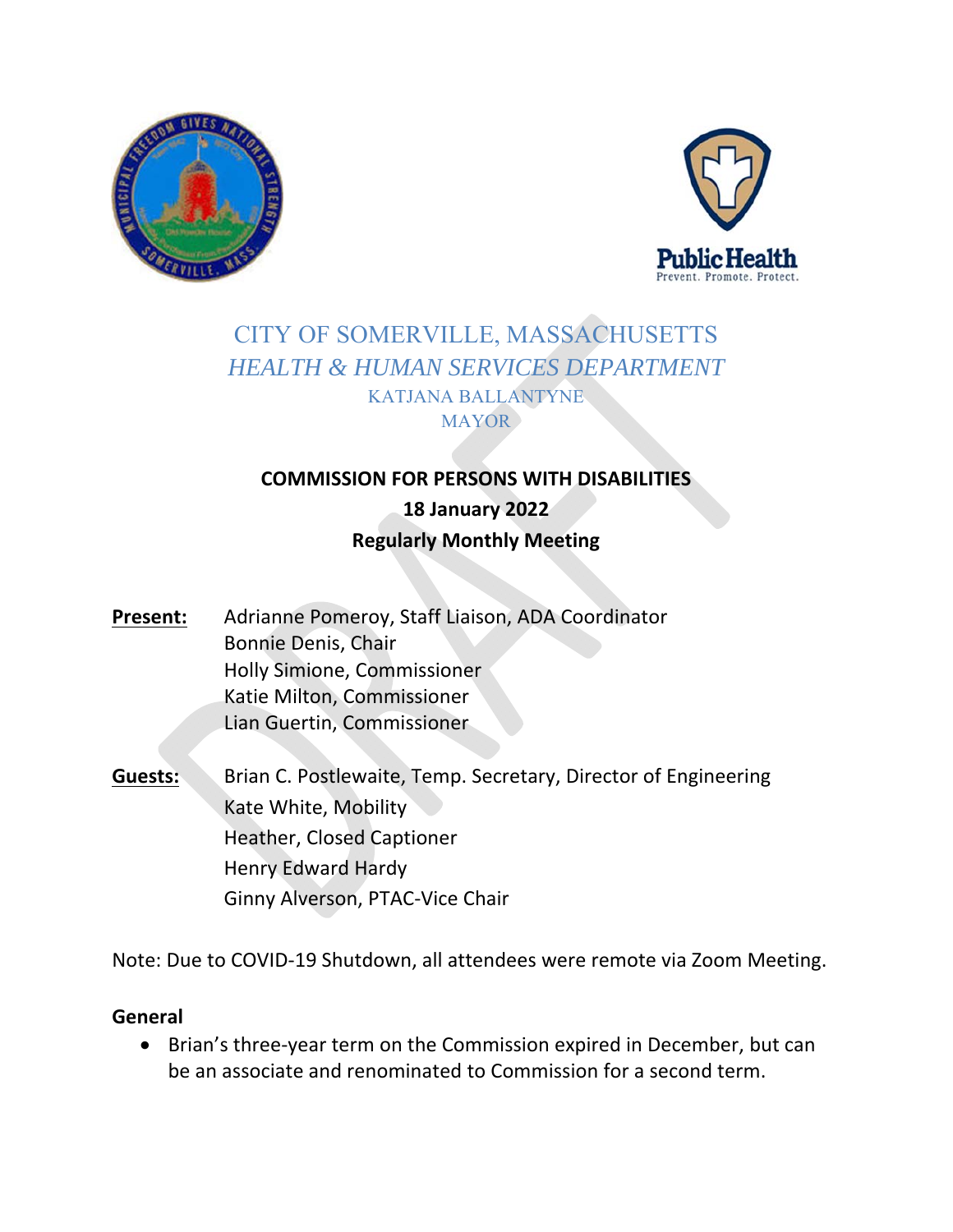- o Lian nominated Brian for a second term on the Commission. Unanimous approval. Bonnie will write letter to mayor to support nomination.
- o Bonnie nominated Brian to be an associate member of the Commission. Unanimous approval.
- o Bonnie motioned for Brian to serve as temporary secretary for this meeting. Unanimous approval.

### **Chair's Report**

- Received records request from the City.
- Brickbottom Vision Report was published; commission should review and comment.

## **Coordinator's Report**

- Training for public meetings will be held soon. The training will also include the other RSJ Commissions.
- Board of Public Health will be meeting soon on COVID vaccine requirements.

### **New Business**

- Draft Public Outdoor Seating process document was issued. Commission discussed draft and offered the following comments & questions:
	- o Include ISD and/or ADA Coordinator on all reviews regarding table layout.
	- o If state does not allow Parklets with alcohol, could other restaurants have parklets? [Answer determined after meeting, included for reference: Restaurants without alcohol licenses could still construct parklets. However, state extended temporary outdoor seating regulations that allowed alcohol licensed restaurants to have parklets.]
	- o Clarify clear passage width of 60" is required no more than every 200'.
	- o Clarify where the 48" and 60" clear passage widths are required.
	- o Account for sidewalk surface conditions, especially where walkway is routed around sidewalk seating.